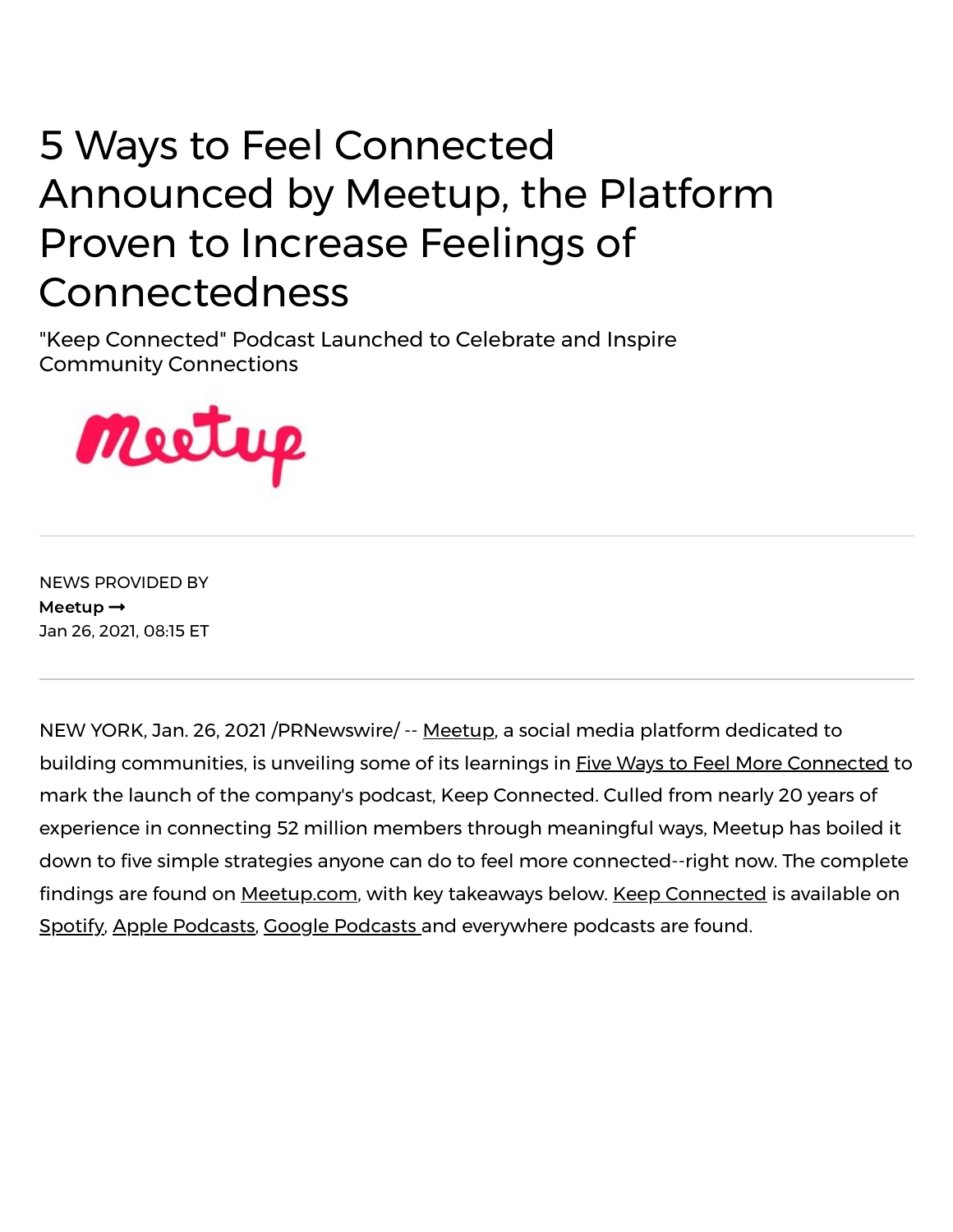

Keep Connected is a podcast about the power of community hosted by David Siegel, CEO of Meetup. For nearly 20 years, Meetup has fostered connections and inspired lifelong friendships for its members. Tune in to hear inspiring stories of how these connections have changed lives and learn from experts who will explain the real impact of community.

"We continually hear from people and leaders who tell us how real, human connections improve all areas of a person's life," said Meetup CEO, David Siegel and host of Keep Connected. "As a company that's always been at the forefront of community building and social media, Meetup feels a responsibility to do two things: share our learnings on how to foster authentic connections, and share real stories--which are heartwarming, inspirational and actionable- about the great things that happen when people come together."

Meetup's Five Ways to Feel More Connected is compiled based on the company's experience, input from mental health experts, peer-reviewed studies, plus a recent study by ImpactED at the University [of Pennsylvania](https://c212.net/c/link/?t=0&l=en&o=3046593-1&h=4092026368&u=https%3A%2F%2Fweb.sas.upenn.edu%2Fimpact-ed%2Ffeatured-projects%2Fmeetup-member-study%2F&a=study+by+ImpactED+at+the+University+of+Pennsylvania) which evaluated the impact of Meetup on those who use it regularly.

For the complete list of Five Ways to Feel More Connected, please visit: https://www.meetup.com/blog/five-ways-to-feel-more-connected/

Notable recommendations include:

52.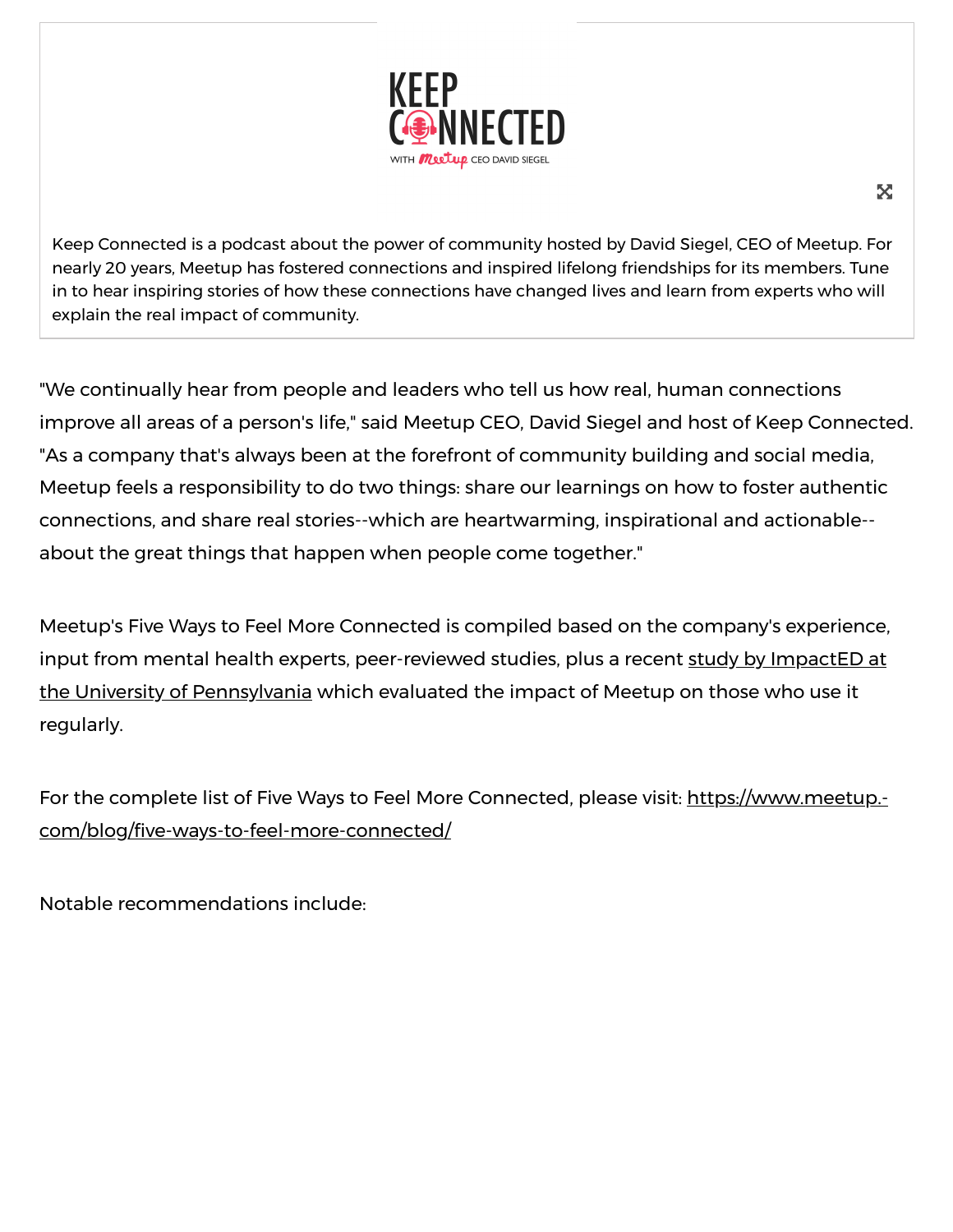- 1. Eye Contact (Even on Zoom!) Making eye contact with anyone, including strangers, helps with an increase of oxytocin, a hormone known to improve mood and emotions. Your brain automatically reacts to seeing the whites of another person's eye, even if that eye contact takes place over Zoom or a video call. Try out this Zoom hack: position the picture of the person you are chatting with beneath your device's camera to increase eye contact. Set a goal to get more eye contact in one or two more interactions per day.
- 2. Learn or Try Something New With fewer social commitments, it's all too easy to slip into a nonstop rotation of mundane routines. Break that rut by experiencing something new or learning a new skill. Pick up supplies to try out a hobby or craft. Prepare for the future when you can safely travel again by learning phrases in a new language. Pick up an instrument or learn how to code.Because opportunities to experience something new dwindles over time, the simple act of trying [something](https://c212.net/c/link/?t=0&l=en&o=3046593-1&h=3388355141&u=https%3A%2F%2Fwww.glamourmagazine.co.uk%2Farticle%2Fbest-online-courses&a=trying+something+new) new increases a release of oxytocin which is extremely valuable in improving mood, mental health, and happiness. Another positive effect of trying something new is a sense of accomplishment.
- 3. Build Perceived Emotional Synchronicity by Gathering with Others A study published in the Journal of Personal and Social [Psychology](https://c212.net/c/link/?t=0&l=en&o=3046593-1&h=2201511127&u=https%3A%2F%2Fwww.researchgate.net%2Fpublication%2F274262619_Psychosocial_Effects_of_Perceived_Emotional_Synchrony_in_Collective_Gatherings&a=Journal+of+Personal+and+Social+Psychology) shows that gatherings consistently strengthen identity, as well as enhance personal and collective self-esteem and efficacy, positive affect, and positive social beliefs among participants. To find a safe gathering with people who share an interest with you, [b](https://c212.net/c/link/?t=0&l=en&o=3046593-1&h=2103502336&u=https%3A%2F%2Fwww.meetup.com%2F&a=b)[rowse](https://c212.net/c/link/?t=0&l=en&o=3046593-1&h=1986466569&u=https%3A%2F%2Fwww.meetup.com%2F&a=rowse+) [the](https://c212.net/c/link/?t=0&l=en&o=3046593-1&h=3833550058&u=https%3A%2F%2Fwww.meetup.com%2F&a=the) [Meetup](https://c212.net/c/link/?t=0&l=en&o=3046593-1&h=909825857&u=https%3A%2F%2Fwww.meetup.com%2F&a=%C2%A0Meetup+events) events being hosted online, or socially-distanced events in person that follow local guidelines where it is safe to do so.

Keep [Connected](https://c212.net/c/link/?t=0&l=en&o=3046593-1&h=2791664587&u=https%3A%2F%2Fwww.meetup.com%2Fblog%2Fcategory%2Fkeep-connected-podcast%2F&a=Keep+Connected) is a newly-released podcast, launched January 2021, about the power of community. It is hosted by David Siegel, Meetup CEO. For nearly 20 years, Meetup has fostered human connections and inspired lifelong friendships for its members. The podcast highlights inspiring stories of how these connections have changed lives, and brings in experts who share their findings on the value of community.

## About Meetup

Meetup is the leading social media platform dedicated to connecting people in person or online through video conferencing. Established in 2002, its mission is to help people grow and achieve their goals through authentic human connections. With hundreds of thousands of topics—from professional networking to online yoga and meditation to coding workshops and more—people use Meetup to meet new people who share their goals, interests, or professional aspirations. Join Meetup to try something new, or to start a group, and find other passionate people by visiting [Meetup](https://c212.net/c/link/?t=0&l=en&o=3046593-1&h=2881249762&u=https%3A%2F%2Fc212.net%2Fc%2Flink%2F%3Ft%3D0%26l%3Den%26o%3D2961634-1%26h%3D483558767%26u%3Dhttp%253A%252F%252Fwww.meetup.com%252F%26a%3DMeetup&a=Meetup) [\(h](https://c212.net/c/link/?t=0&l=en&o=3046593-1&h=3141465619&u=https%3A%2F%2Fc212.net%2Fc%2Flink%2F%3Ft%3D0%26l%3Den%26o%3D2961634-1%26h%3D3173331274%26u%3Dhttps%253A%252F%252Fwww.instagram.com%252Fmeetup%252F%26a%3DInstagram&a=Instagram)[ttps://www.meetup.com](https://c212.net/c/link/?t=0&l=en&o=3046593-1&h=1582393819&u=https%3A%2F%2Fc212.net%2Fc%2Flink%2F%3Ft%3D0%26l%3Den%26o%3D2961634-1%26h%3D1617334920%26u%3Dhttps%253A%252F%252Fwww.meetup.com%252F%26a%3Dhttps%253A%252F%252Fwww.meetup.com%252F&a=https%3A%2F%2Fwww.meetup.com%2F)[/\).](https://c212.net/c/link/?t=0&l=en&o=3046593-1&h=3141465619&u=https%3A%2F%2Fc212.net%2Fc%2Flink%2F%3Ft%3D0%26l%3Den%26o%3D2961634-1%26h%3D3173331274%26u%3Dhttps%253A%252F%252Fwww.instagram.com%252Fmeetup%252F%26a%3DInstagram&a=Instagram) Follow company news on [Twitter,](https://c212.net/c/link/?t=0&l=en&o=3046593-1&h=922619596&u=https%3A%2F%2Fc212.net%2Fc%2Flink%2F%3Ft%3D0%26l%3Den%26o%3D2961634-1%26h%3D2178347452%26u%3Dhttps%253A%252F%252Ftwitter.com%252FMeetup%252F%26a%3DTwitter&a=Twitter) Insta